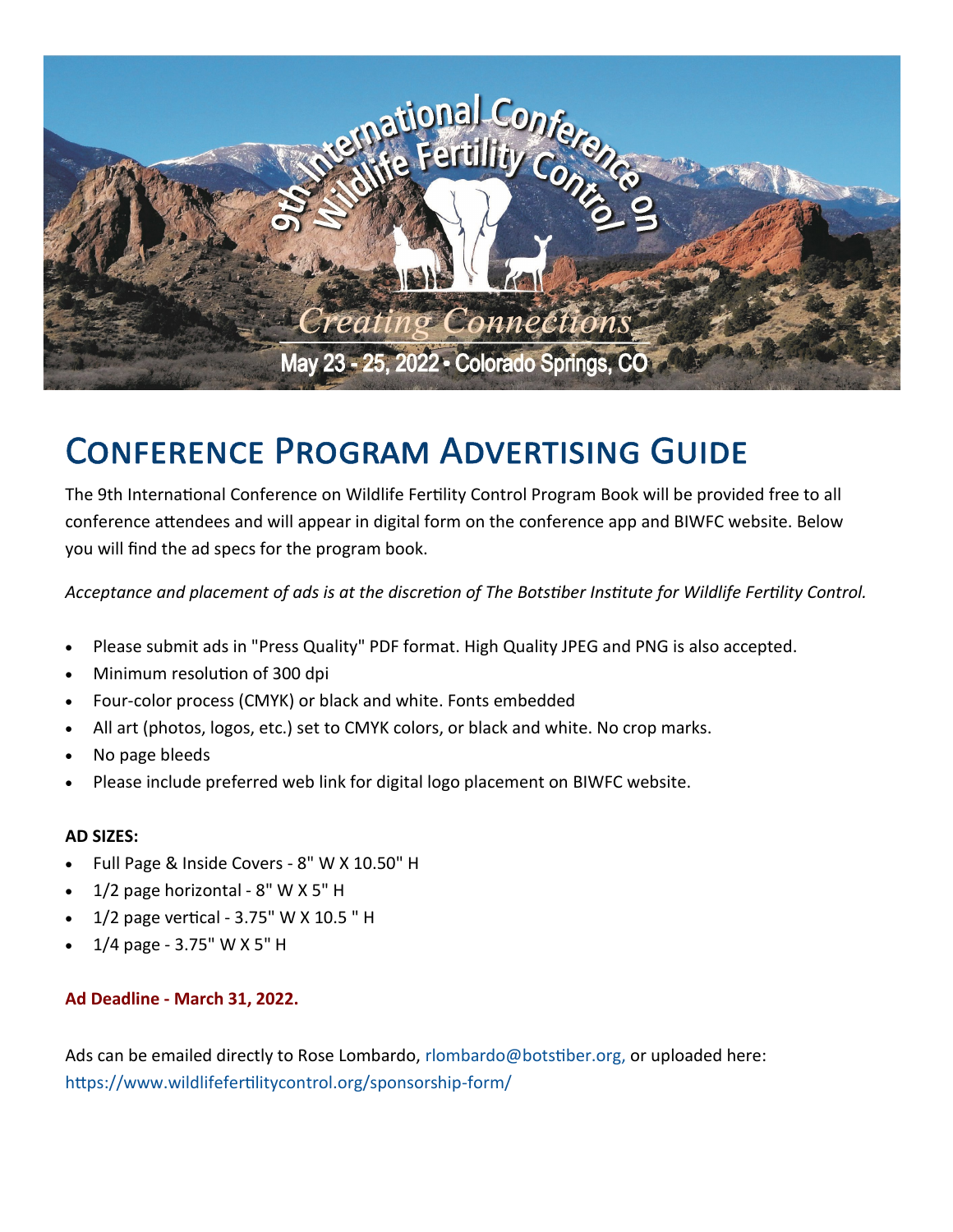Inside Covers Full Page 8"W X 10.5"H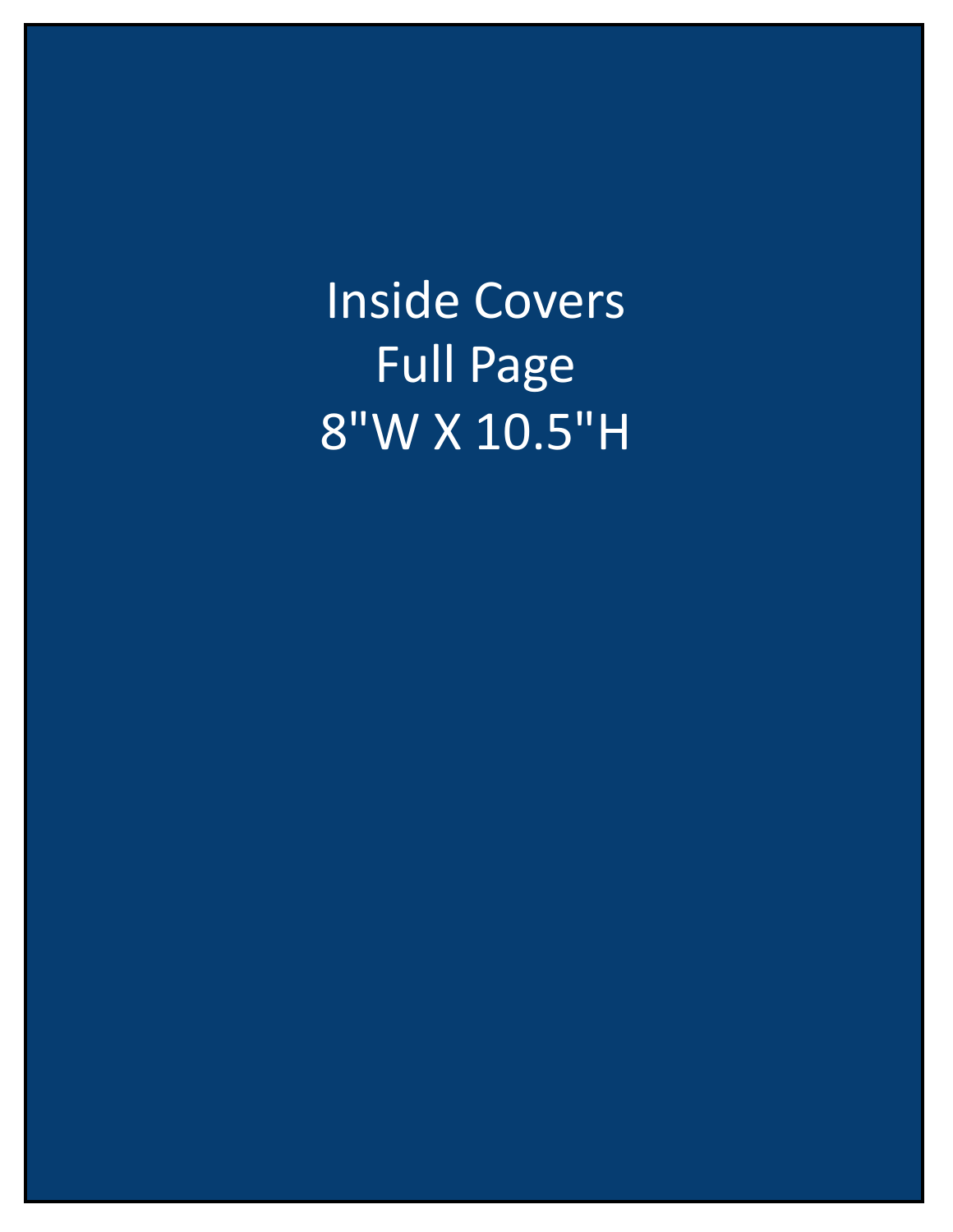Half Page Vertical 3.75"W X 10.5"H